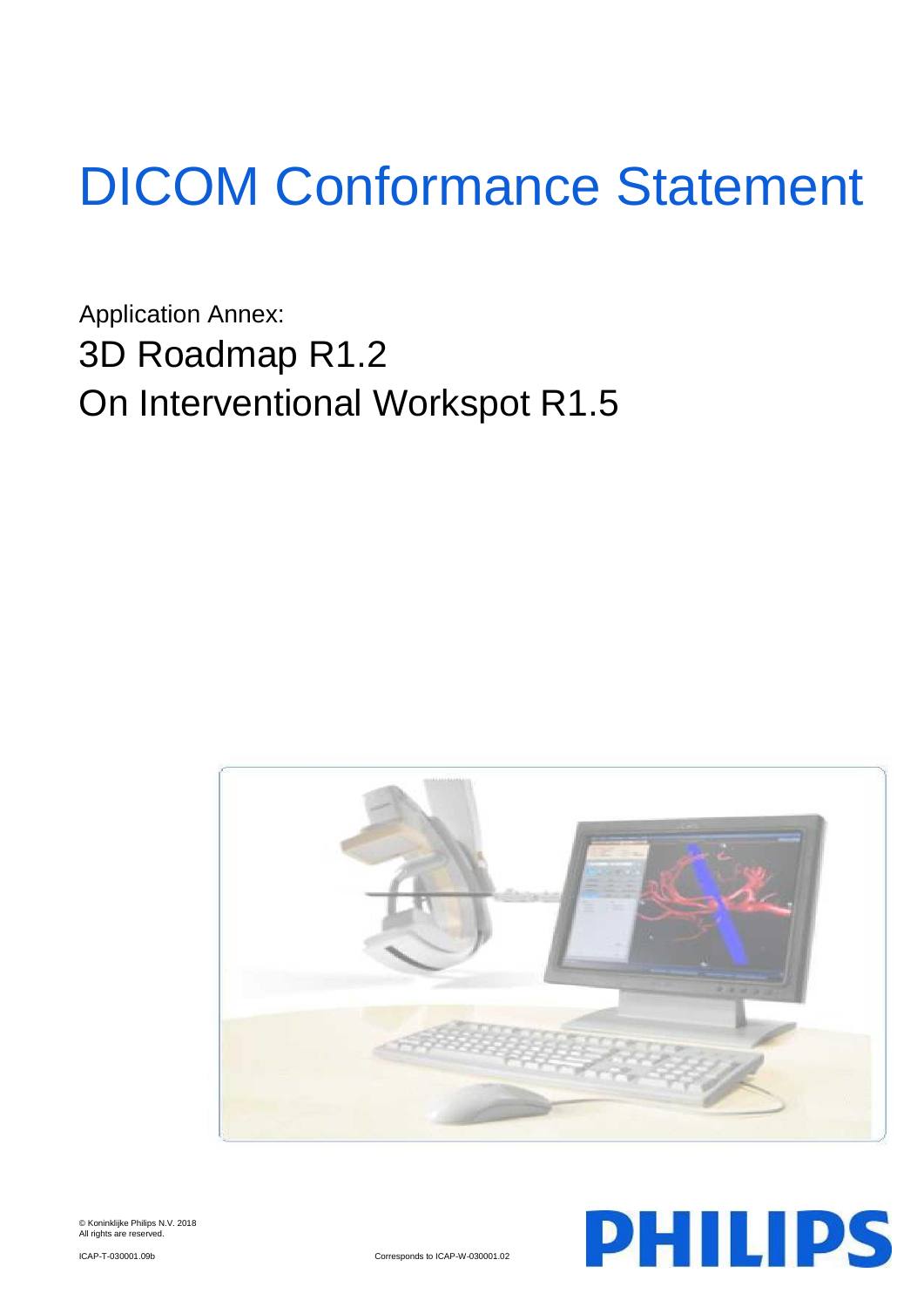**Issued by:** Philips Medical Systems Nederland BV, a Philips Healthcare company,

P.O. Box 10.000 5680 DA Best The Netherlands

Internet: www.philips.com/dicom

Document Number: ICAP-PF.0034845 Date: 19-Sep-2018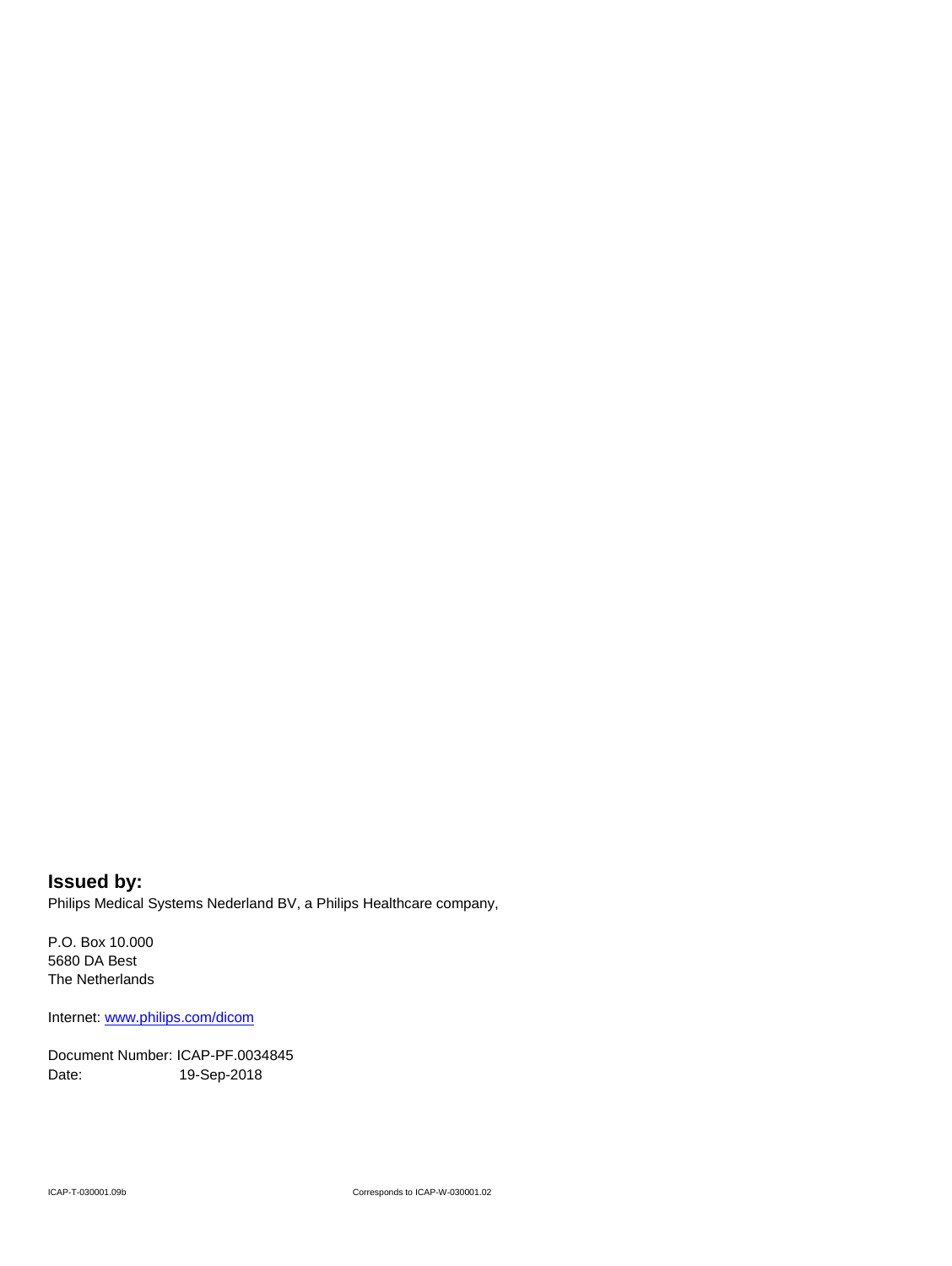# **Table of Contents**

| 1.          |  |
|-------------|--|
| $-1.1.$     |  |
| 1.2.        |  |
| 2.          |  |
| 2.1.        |  |
| 2.1.1.      |  |
| 2.1.2.      |  |
| $2.1.2.1$ . |  |
| 2.1.2.2.    |  |
| 2.1.2.3     |  |
| 2.1.2.4     |  |
| 2.1.2.5.    |  |
|             |  |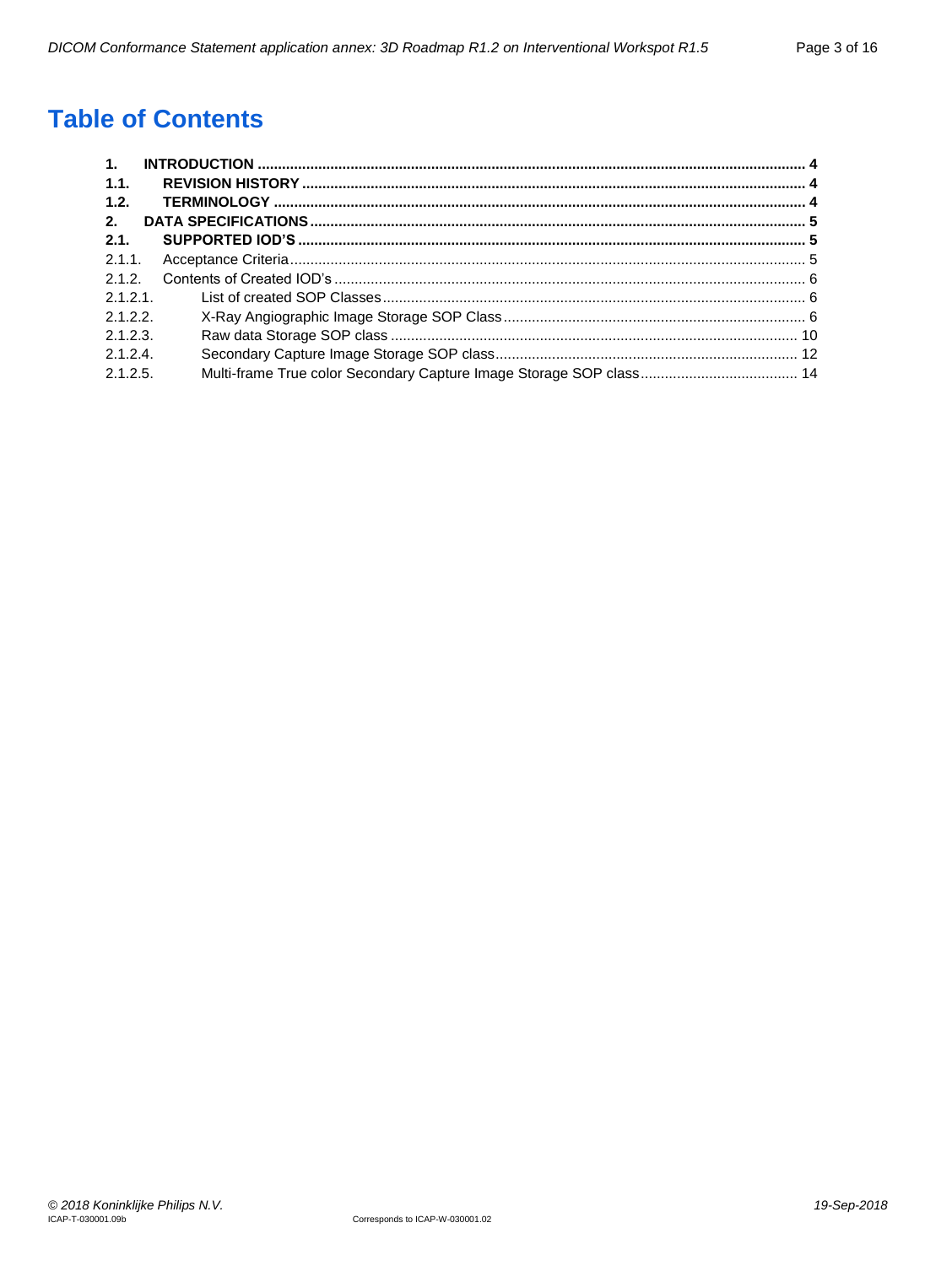# <span id="page-3-0"></span>**1. Introduction**

This DICOM Conformance Statement annex is applicable to the 3D Roadmap R1.2 Application, later referred to as 3D Roadmap Application. In general the 3D Roadmap Application allows for viewing and analyzing XA images, as well as overlaying XA images on three-dimensional volumes.

# <span id="page-3-1"></span>**1.1. Revision History**

The revision history below provides dates and differences among individual document versions.

#### **Table 1: Revision History**

| <b>Document Version</b> | Date of Issue | <b>Status</b> | <b>Description</b>                                                |
|-------------------------|---------------|---------------|-------------------------------------------------------------------|
| 00                      | 19-Sep-2018   | Authorized    | Final Version for 3D Roadmap R1.2 on Interventional Workspot R1.5 |

# <span id="page-3-2"></span>**1.2. Terminology**

| <b>DICOM</b> | Digital Imaging and Communications in Medicine |
|--------------|------------------------------------------------|
| <b>IOD</b>   | Information Object Definition                  |
| UID          | Unique Identifier                              |
| VR.          | Value Representation                           |

XA X-Ray Angiography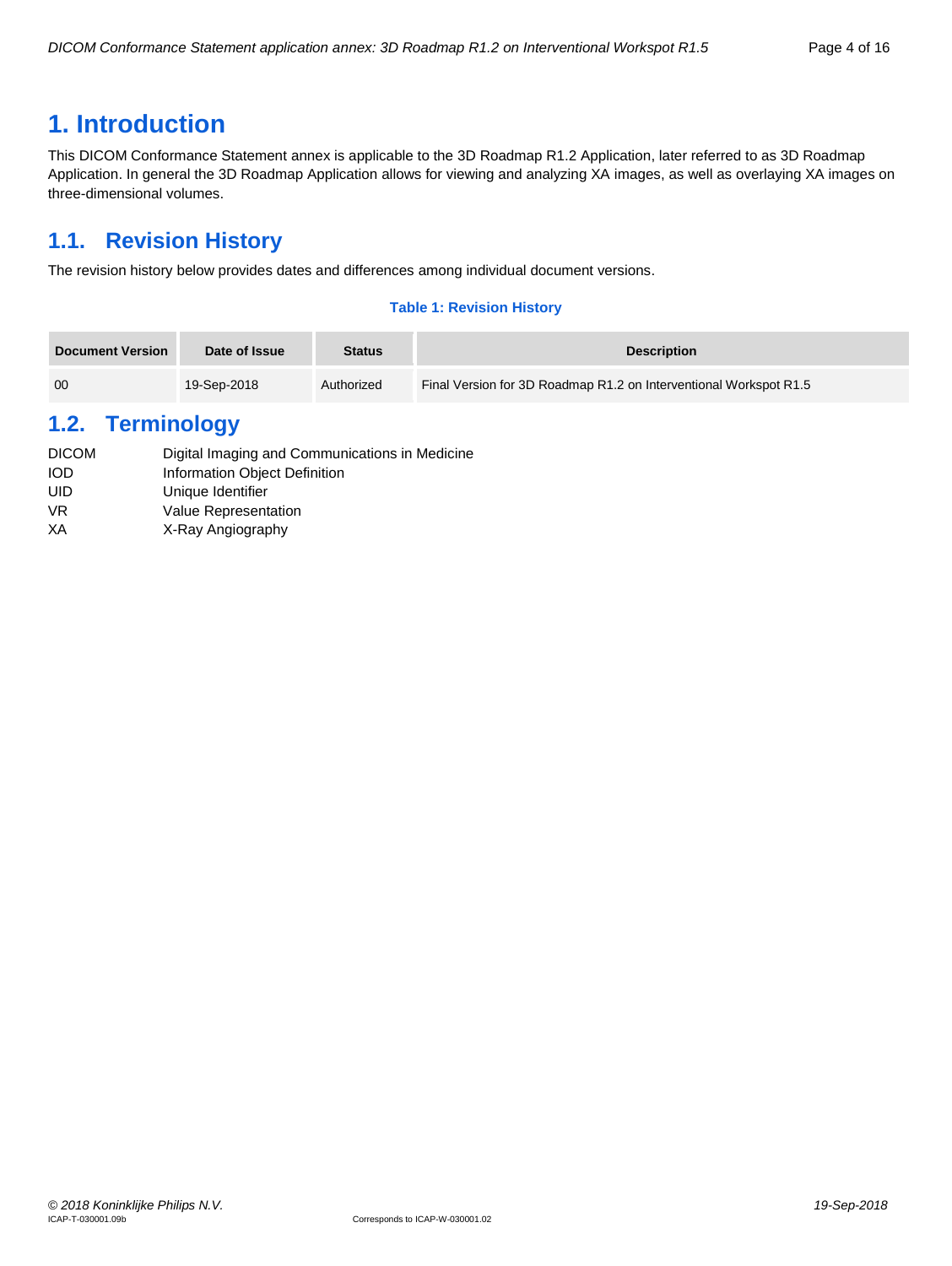# <span id="page-4-0"></span>**2. Data Specifications**

# <span id="page-4-1"></span>**2.1. Supported IOD's**

This section specifies each IOD accepted and / or created by 3D Roadmap Application on Interventional Workspot 1.5

# ACCEPTED The applicable IOD is accepted for storage in the repository of the hosting platform and supported for import of 3D Roadmap Application for viewing and analysis.

CREATED The 3D Roadmap Application supports generation of derived data by using the applicable IOD and is able to store this data in the repository of the hosting platform.

#### **Table 2: Supported IOD's**

| <b>IOD</b>                                            | Support                      |                 |                |
|-------------------------------------------------------|------------------------------|-----------------|----------------|
| <b>Name</b>                                           | UID                          | <b>ACCEPTED</b> | <b>CREATED</b> |
| Raw Data Storage SOP Class                            | 1.2.840.10008.5.1.4.1.1.66   | No              | Yes            |
| X-Ray Angiographic Image Storage SOP Class            | 1.2.840.10008.5.1.4.1.1.12.1 | Yes:            | Yes            |
| Secondary Capture Image Storage SOP Class             | 1.2.840.10008.5.1.4.1.1.7    | No              | Yes            |
| Multiframe True Color Secondary Capture Image Storage | 1.2.840.10008.5.1.4.1.1.7.4  | No              | Yes            |

# <span id="page-4-2"></span>**2.1.1. Acceptance Criteria**

This section specifies the acceptance criteria applied by 3D Roadmap Application to which a dataset should adhere before it can be imported into the application. This can be criteria on the highest level (e.g. data from a certain manufacturer or system model) or certain DICOM attributes mandatory to be present into the dataset holding a specific value. In case one or more Philips private attributes are required, then a list of supported Philips system models will be mentioned.

#### **Table 3: Accepted system models**

| Manufacturer   | <b>Modality</b> | <b>System Model Name(s)</b> |
|----------------|-----------------|-----------------------------|
| Not applicable | Not applicable  | Not applicable              |

#### **Table 4: Accepted transfer syntaxes per IOD**

| <b>IOD</b>                                    |                              | <b>Transfer Syntax</b>                                                                                                                                                                                                                                                                                         |                                                                                                                                                                                                                          |  |  |  |  |
|-----------------------------------------------|------------------------------|----------------------------------------------------------------------------------------------------------------------------------------------------------------------------------------------------------------------------------------------------------------------------------------------------------------|--------------------------------------------------------------------------------------------------------------------------------------------------------------------------------------------------------------------------|--|--|--|--|
| <b>Name</b>                                   | <b>UID</b>                   | <b>Name</b>                                                                                                                                                                                                                                                                                                    | <b>UID</b>                                                                                                                                                                                                               |  |  |  |  |
| X-Ray Angiographic Image Storage SOP<br>Class | 1.2.840.10008.5.1.4.1.1.12.1 | Implicit VR Little Endian<br>Explicit VR Big Endian<br>Explicit VR Little Endian<br>JPEG 2000 Image Compression<br>JPEG 2000 Image Compression<br>(Lossless Only)<br>JPEG Baseline (Process 1)<br>JPEG Extended (Process 2 & 4)<br>JPEG Lossless, Non-Hierarchical.<br>FOP (Process 14)<br><b>RLE Lossless</b> | 1.2.840.10008.1.2<br>1.2.840.10008.1.2.2<br>1.2.840.10008.1.2.1<br>1.2.840.10008.1.2.4.91<br>1.2.840.10008.1.2.4.90<br>1.2.840.10008.1.2.4.50<br>1.2.840.10008.1.2.4.51<br>1.2.840.10008.1.2.4.70<br>1.2.840.10008.1.2.5 |  |  |  |  |
|                                               |                              |                                                                                                                                                                                                                                                                                                                |                                                                                                                                                                                                                          |  |  |  |  |

#### **Table 5: Accepted attribute values**

| <b>Attribute Name</b> | <b>Attribute Number</b> | Values / Comments |
|-----------------------|-------------------------|-------------------|
| Not applicable        | Not applicable          | Not applicable    |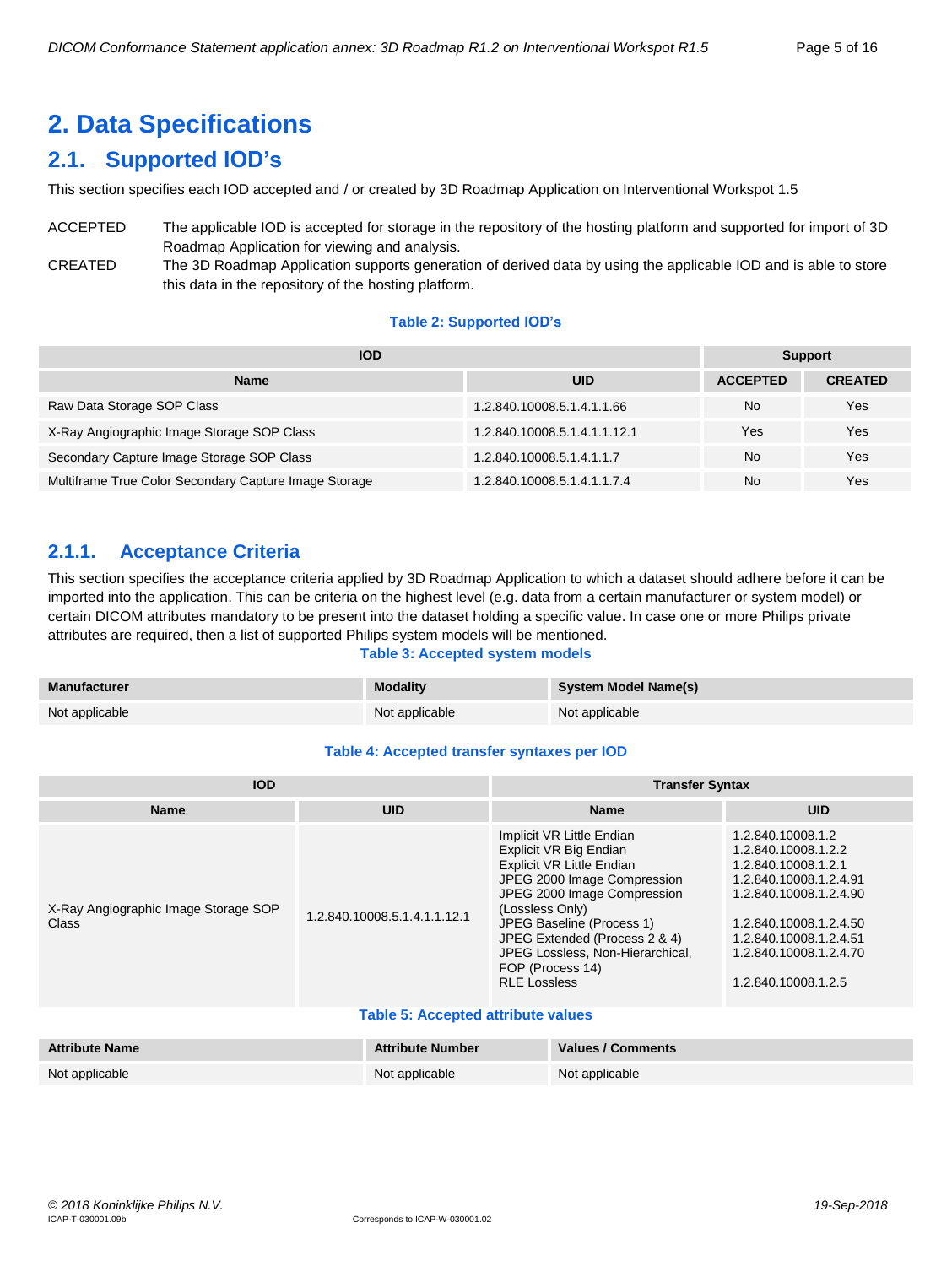# <span id="page-5-0"></span>**2.1.2. Contents of Created IOD's**

This section specifies in detail the attribute contents of created data objects. Attributes are grouped together by its corresponding module as specified by DICOM standard. Philips private attributes are excluded for specification.

Abbreviations used in the Module table for the column "Presence of Value" are:

- ALWAYS The attribute is always present with a value
- EMPTY The attribute is always present without any value (attribute sent zero length)
- VNAP The attribute is always present and its Value is Not Always Present (attribute sent zero length if no value is present)
- ANAP The attribute is present under specified condition if present then it will always have a value

The abbreviations used in the Module table for the column "Source" are:

- AUTO The attribute value is generated automatically CONFIG The attribute value source is a configurable parameter COPY The attribute value source is another SOP instance FIXED The attribute value is hard-coded in the application IMPLICIT The attribute value source is a user-implicit setting MPPS The attribute value is the same as that use for Modality Performed Procedure Step MWL The attribute value source is a Modality Worklist
- 
- USER The attribute value source is explicit user input

#### <span id="page-5-1"></span>**2.1.2.1. List of created SOP Classes**

## **Table 6: List of created SOP Classes**

| <b>SOP Class Name</b>                                           | <b>SOP Class UID</b>         |
|-----------------------------------------------------------------|------------------------------|
| X-Ray Angiographic Image Storage SOP Class                      | 1.2.840.10008.5.1.4.1.1.12.1 |
| Raw Data Storage SOP Class                                      | 1.2.840.10008.5.1.4.1.1.66   |
| Secondary Capture Image Storage SOP Class                       | 1.2.840.10008.5.1.4.1.1.7    |
| Multiframe True Color Secondary Capture Image Storage SOP Class | 1.2.840.10008.5.1.4.1.1.7.4  |

#### <span id="page-5-2"></span>**2.1.2.2. X-Ray Angiographic Image Storage SOP Class**

#### **Table 7: IOD of Created X-Ray Angiographic Image Storage Instances**

| <b>Information Entity</b> | <b>Module</b>                   | <b>Presence Of Module</b> |
|---------------------------|---------------------------------|---------------------------|
| Patient                   | <b>Patient Module</b>           | <b>ALWAYS</b>             |
| Study                     | <b>General Study Module</b>     | <b>ALWAYS</b>             |
| Series                    | <b>General Series Module</b>    | <b>ALWAYS</b>             |
| Equipment                 | <b>General Equipment Module</b> | <b>ALWAYS</b>             |
| Image                     | General Image Module            | <b>ALWAYS</b>             |
|                           | Image Pixel Module              | <b>ALWAYS</b>             |
|                           | Cine Module                     | <b>ALWAYS</b>             |
|                           | Multi-Frame Module              | <b>ALWAYS</b>             |
|                           | Display Shutter Module          | <b>ALWAYS</b>             |
|                           | X-Ray Image Module              | <b>ALWAYS</b>             |
|                           | X-Ray Acquisition Module        | <b>ALWAYS</b>             |
|                           | X-Ray Table Module              | <b>ALWAYS</b>             |
|                           | <b>XA Positioner Module</b>     | <b>ALWAYS</b>             |
|                           | DX Detector Module              | <b>ALWAYS</b>             |
|                           | <b>VOI LUT Module</b>           | <b>ALWAYS</b>             |
|                           | SOP Common Module               | <b>ALWAYS</b>             |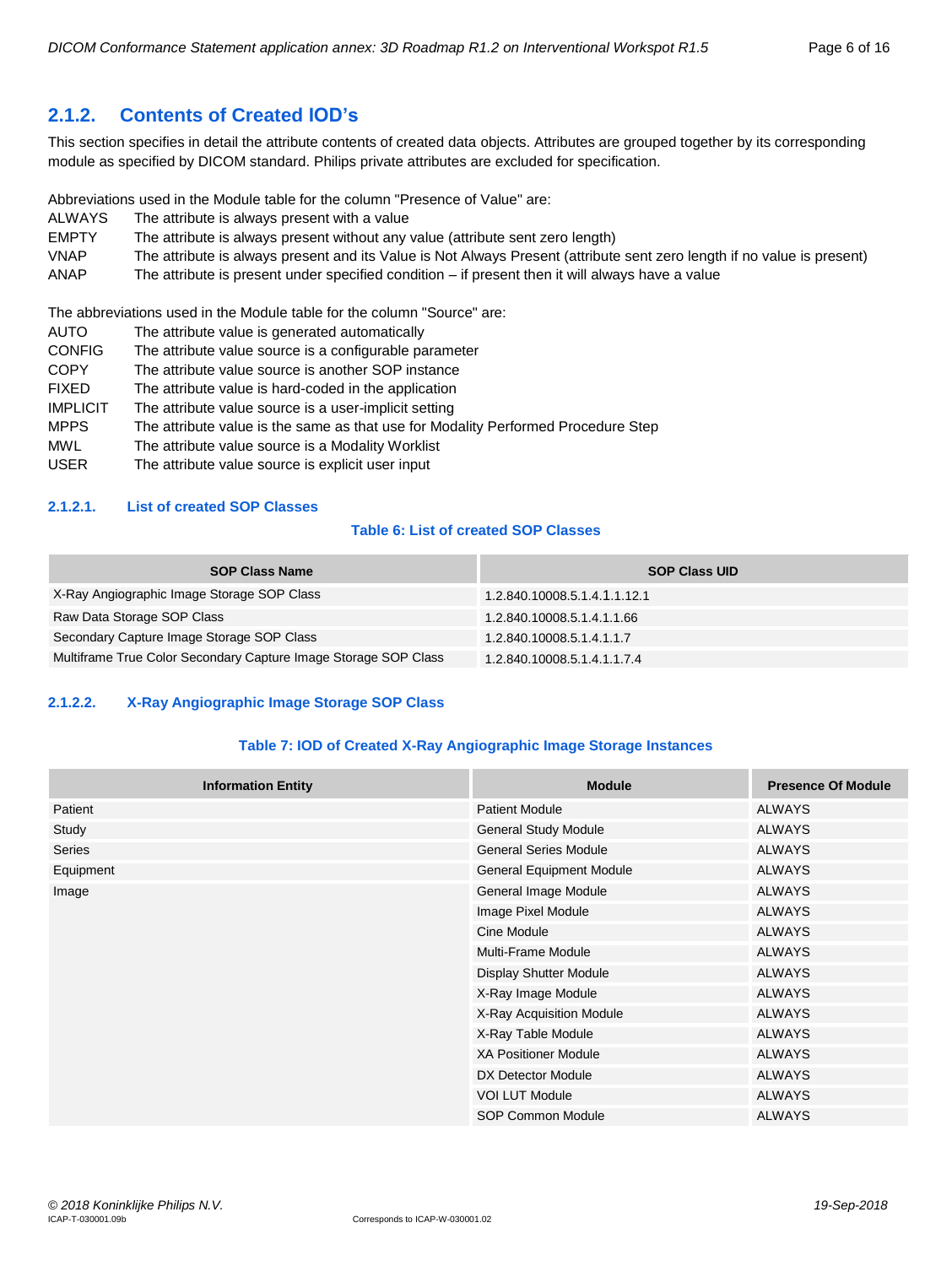#### **Table 8: Patient Module**

| <b>Attribute Name</b> | Tag       | <b>VR</b> | Value | <b>Presence of</b><br>Value | <b>Source</b> | <b>Comment</b> |
|-----------------------|-----------|-----------|-------|-----------------------------|---------------|----------------|
| Patient's Name        | 0010.0010 | <b>PN</b> |       | <b>VNAP</b>                 | <b>COPY</b>   |                |
| Patient ID            | 0010.0020 | LO        |       | <b>VNAP</b>                 | <b>COPY</b>   |                |
| Patient's Birth Date  | 0010,0030 | DA        |       | <b>VNAP</b>                 | <b>COPY</b>   |                |
| Patient's Sex         | 0010,0040 | <b>CS</b> |       | <b>VNAP</b>                 | <b>COPY</b>   |                |

#### **Table 9: General Study Module**

| <b>Attribute Name</b>      | Tag       | <b>VR</b> | Value | <b>Presence of</b><br>Value | <b>Source</b> | <b>Comment</b> |
|----------------------------|-----------|-----------|-------|-----------------------------|---------------|----------------|
| <b>Study Date</b>          | 0008,0020 | DA        |       | <b>VNAP</b>                 | <b>COPY</b>   |                |
| <b>Study Time</b>          | 0008,0030 | TM        |       | <b>VNAP</b>                 | <b>COPY</b>   |                |
| <b>Accession Number</b>    | 0008,0050 | <b>SH</b> |       | <b>VNAP</b>                 | COPY          |                |
| Referring Physician's Name | 0008.0090 | <b>PN</b> |       | <b>VNAP</b>                 | COPY          |                |
| Study Instance UID         | 0020,000D | IJI       |       | <b>ALWAYS</b>               | <b>AUTO</b>   |                |
| Study ID                   | 0020.0010 | <b>SH</b> |       | <b>VNAP</b>                 | <b>COPY</b>   |                |

#### **Table 10: General Series Module**

| <b>Attribute Name</b>                         | Tag       | <b>VR</b> | Value | <b>Presence of</b><br>Value | <b>Source</b> | <b>Comment</b> |
|-----------------------------------------------|-----------|-----------|-------|-----------------------------|---------------|----------------|
| Series Date                                   | 0008,0021 | DA        |       | ANAP                        | <b>COPY</b>   |                |
| <b>Series Time</b>                            | 0008,0031 | <b>TM</b> |       | <b>ANAP</b>                 | <b>COPY</b>   |                |
| Modality                                      | 0008,0060 | <b>CS</b> |       | <b>ALWAYS</b>               | <b>COPY</b>   |                |
| Series Description                            | 0008,103E | LO        |       | <b>ANAP</b>                 | <b>COPY</b>   |                |
| Performing Physician's<br>Name                | 0008,1050 | <b>PN</b> |       | <b>ANAP</b>                 | <b>COPY</b>   |                |
| <b>Related Series Sequence</b>                | 0008,1250 | SQ        |       | ANAP                        | <b>COPY</b>   |                |
| >Study Instance UID                           | 0020,000D | UI        |       | <b>ALWAYS</b>               | <b>AUTO</b>   |                |
| >Series Instance UID                          | 0020,000E | UI        |       | <b>ALWAYS</b>               | <b>AUTO</b>   |                |
| >Purpose of Reference<br>Code Sequence        | 0040,A170 | SQ        |       | <b>VNAP</b>                 | <b>COPY</b>   |                |
| Series Instance UID                           | 0020,000E | UI        |       | <b>ALWAYS</b>               | <b>AUTO</b>   |                |
| <b>Series Number</b>                          | 0020,0011 | <b>IS</b> |       | <b>VNAP</b>                 | <b>COPY</b>   |                |
| Performed Procedure Step<br><b>Start Date</b> | 0040,0244 | DA        |       | <b>ANAP</b>                 | <b>COPY</b>   |                |
| Performed Procedure Step<br><b>Start Time</b> | 0040,0245 | <b>TM</b> |       | <b>ANAP</b>                 | <b>COPY</b>   |                |
| Performed Procedure Step<br>ID                | 0040,0253 | <b>SH</b> |       | <b>ANAP</b>                 | <b>COPY</b>   |                |

# **Table 11: General Equipment Module**

| <b>Attribute Name</b>     | Tag       | <b>VR</b> | Value                   | Presence of<br>Value | <b>Source</b> | <b>Comment</b> |
|---------------------------|-----------|-----------|-------------------------|----------------------|---------------|----------------|
| Manufacturer              | 0008.0070 | LO        | <b>Philips</b>          | <b>ALWAYS</b>        | <b>FIXED</b>  |                |
| <b>Institution Name</b>   | 0008.0080 | LO        |                         | <b>VNAP</b>          | <b>COPY</b>   |                |
| Manufacturer's Model Name | 0008,1090 | LO        | Interventional Workspot | <b>ALWAYS</b>        | <b>CONFIG</b> |                |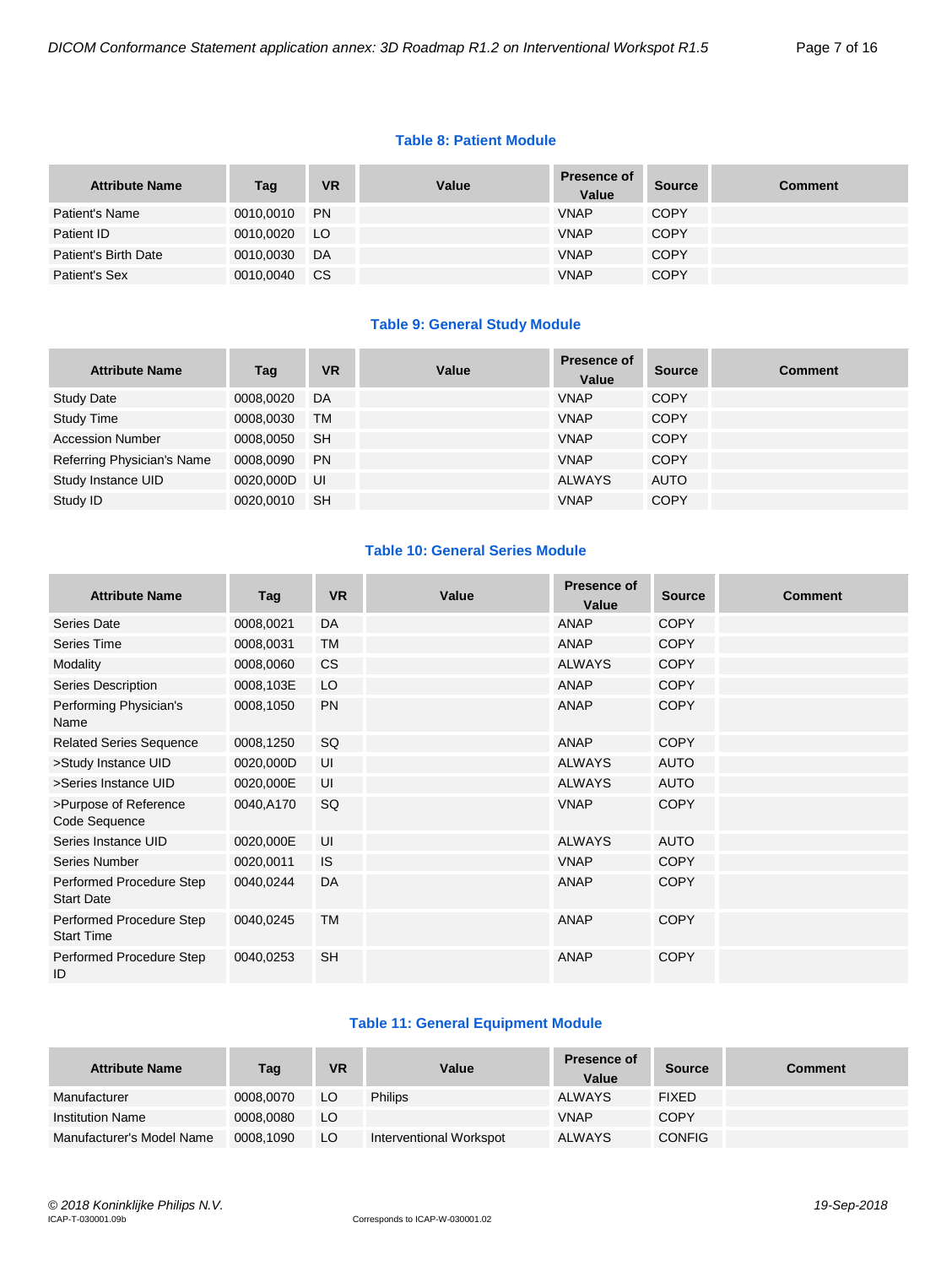| Device Serial Number    | 0018.1000 |    |       | <b>ANAP</b>   | <b>CONFIG</b> |                                                      |
|-------------------------|-----------|----|-------|---------------|---------------|------------------------------------------------------|
| Software Versions       | 0018.1020 | LO | 1.5.x | <b>ALWAYS</b> | <b>CONFIG</b> | where "x" is the detailed<br>application SW version. |
| <b>Institution Name</b> | 0008.0080 | LO |       | <b>VNAP</b>   | <b>COPY</b>   |                                                      |

# **Table 12: General Image Module**

| <b>Attribute Name</b>       | Tag       | <b>VR</b> | Value | <b>Presence of</b><br>Value | <b>Source</b> | <b>Comment</b> |
|-----------------------------|-----------|-----------|-------|-----------------------------|---------------|----------------|
| Image Type                  | 0008,0008 | <b>CS</b> |       | <b>ANAP</b>                 | <b>COPY</b>   |                |
| <b>Acquisition Date</b>     | 0008,0022 | DA        |       | <b>ANAP</b>                 | <b>COPY</b>   |                |
| <b>Content Date</b>         | 0008,0023 | DA        |       | <b>VNAP</b>                 | <b>COPY</b>   |                |
| <b>Acquisition Time</b>     | 0008,0032 | TM        |       | <b>ANAP</b>                 | <b>COPY</b>   |                |
| <b>Content Time</b>         | 0008,0033 | <b>TM</b> |       | <b>VNAP</b>                 | <b>COPY</b>   |                |
| <b>Instance Number</b>      | 0020,0013 | <b>IS</b> |       | <b>VNAP</b>                 | <b>COPY</b>   |                |
| <b>Patient Orientation</b>  | 0020,0020 | <b>CS</b> |       | <b>ANAP</b>                 | <b>COPY</b>   |                |
| Lossy Image Compression     | 0028,2110 | <b>CS</b> |       | <b>ANAP</b>                 | <b>COPY</b>   |                |
| Icon Image Sequence         | 0088,0200 | SQ        |       | <b>ANAP</b>                 | <b>COPY</b>   |                |
| >Samples per Pixel          | 0028,0002 | <b>US</b> |       | <b>ALWAYS</b>               | <b>COPY</b>   |                |
| >Photometric Interpretation | 0028,0004 | <b>CS</b> |       | <b>ALWAYS</b>               | <b>COPY</b>   |                |
| >Rows                       | 0028,0010 | <b>US</b> |       | <b>ALWAYS</b>               | <b>COPY</b>   |                |
| >Columns                    | 0028,0011 | <b>US</b> |       | <b>ALWAYS</b>               | <b>COPY</b>   |                |
| >Bits Allocated             | 0028,0100 | US.       |       | <b>ALWAYS</b>               | <b>COPY</b>   |                |
| >Bits Stored                | 0028,0101 | US        |       | <b>ALWAYS</b>               | <b>COPY</b>   |                |
| >High Bit                   | 0028,0102 | <b>US</b> |       | <b>ALWAYS</b>               | <b>COPY</b>   |                |
| >Pixel Representation       | 0028,0103 | <b>US</b> |       | <b>ALWAYS</b>               | <b>COPY</b>   |                |
| >Pixel Data                 | 7FE0,0010 | OW/OB     |       | <b>ANAP</b>                 | <b>COPY</b>   |                |

#### **Table 13: Image Pixel Module**

| <b>Attribute Name</b>      | Tag       | <b>VR</b> | Value | Presence of<br>Value | <b>Source</b> | <b>Comment</b> |
|----------------------------|-----------|-----------|-------|----------------------|---------------|----------------|
| Samples per Pixel          | 0028,0002 | US        |       | <b>ALWAYS</b>        | <b>COPY</b>   |                |
| Photometric Interpretation | 0028,0004 | <b>CS</b> |       | <b>ALWAYS</b>        | <b>COPY</b>   |                |
| <b>Rows</b>                | 0028.0010 | US        |       | <b>ALWAYS</b>        | <b>COPY</b>   |                |
| Columns                    | 0028.0011 | <b>US</b> |       | <b>ALWAYS</b>        | <b>COPY</b>   |                |
| <b>Bits Allocated</b>      | 0028.0100 | US        |       | <b>ALWAYS</b>        | <b>COPY</b>   |                |
| <b>Bits Stored</b>         | 0028,0101 | US        |       | <b>ALWAYS</b>        | <b>COPY</b>   |                |
| High Bit                   | 0028,0102 | US        |       | <b>ALWAYS</b>        | <b>COPY</b>   |                |
| Pixel Representation       | 0028,0103 | <b>US</b> |       | <b>ALWAYS</b>        | <b>COPY</b>   |                |
| Pixel Data                 | 7FE0,0010 | OB/OW     |       | <b>VNAP</b>          | <b>COPY</b>   |                |

# **Table 14: Cine Module**

| <b>Attribute Name</b> | Tag       | VR   | Value | <b>Presence of</b><br>Value | <b>Source</b> | Comment |
|-----------------------|-----------|------|-------|-----------------------------|---------------|---------|
| Cine Rate             | 0018.0040 | - IS |       | <b>ANAP</b>                 |               |         |
| Frame Time            | 0018,1063 | DS   |       | <b>ALWAYS</b>               |               |         |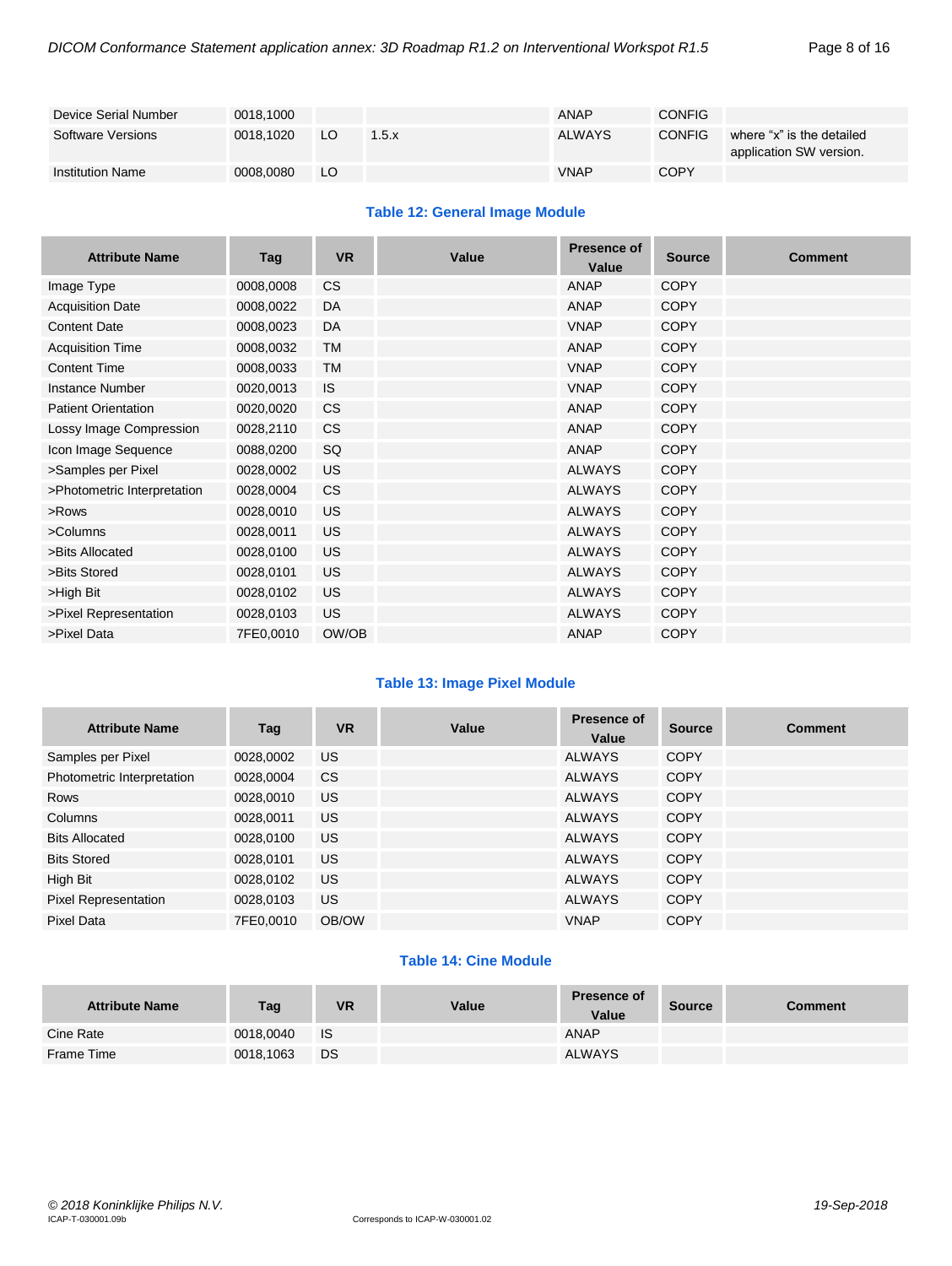| <b>Attribute Name</b>   | Tag       | <b>VR</b> | Value | <b>Presence of</b><br>Value | <b>Source</b> | <b>Comment</b> |
|-------------------------|-----------|-----------|-------|-----------------------------|---------------|----------------|
| Number of Frames        | 0028,0008 | - IS      |       | <b>ALWAYS</b>               |               |                |
| Frame Increment Pointer | 0028.0009 | AT        |       | <b>ALWAYS</b>               |               |                |

# **Table 16: Display Shutter Module**

| <b>Attribute Name</b>                   | Tag       | <b>VR</b>     | Value | Presence of<br>Value | <b>Source</b> | <b>Comment</b> |
|-----------------------------------------|-----------|---------------|-------|----------------------|---------------|----------------|
| <b>Shutter Shape</b>                    | 0018,1600 | <sub>CS</sub> |       | <b>ALWAYS</b>        | <b>COPY</b>   |                |
| Shutter Left Vertical Edge              | 0018,1602 | IS            |       | <b>ALWAYS</b>        | <b>COPY</b>   |                |
| Shutter Right Vertical Edge             | 0018,1604 | IS            |       | <b>ALWAYS</b>        | <b>COPY</b>   |                |
| Shutter Upper Horizontal<br>Edge        | 0018.1606 | IS            |       | <b>ALWAYS</b>        | <b>COPY</b>   |                |
| <b>Shutter Lower Horizontal</b><br>Edge | 0018.1608 | IS            |       | <b>ALWAYS</b>        | <b>COPY</b>   |                |

# **Table 17: X-Ray Image Module**

| <b>Attribute Name</b>          | Tag       | <b>VR</b>      | Value | <b>Presence of</b><br>Value | <b>Source</b> | <b>Comment</b> |
|--------------------------------|-----------|----------------|-------|-----------------------------|---------------|----------------|
| Image Type                     | 0008,0008 | CS             |       | <b>ALWAYS</b>               | COPY          |                |
| Samples per Pixel              | 0028,0002 | US.            |       | ALWAYS                      | <b>COPY</b>   |                |
| Photometric Interpretation     | 0028.0004 | C <sub>S</sub> |       | ALWAYS                      | COPY          |                |
| <b>Frame Increment Pointer</b> | 0028,0009 | AT             |       | ALWAYS                      | COPY          |                |
| <b>Bits Allocated</b>          | 0028.0100 | US.            |       | <b>ALWAYS</b>               | <b>COPY</b>   |                |
| <b>Bits Stored</b>             | 0028.0101 | US.            |       | <b>ALWAYS</b>               | <b>COPY</b>   |                |
| High Bit                       | 0028,0102 | US.            |       | ALWAYS                      | COPY          |                |
| <b>Pixel Representation</b>    | 0028,0103 | US.            |       | ALWAYS                      | COPY          |                |
| Pixel Intensity Relationship   | 0028,1040 | CS             |       | ALWAYS                      | <b>COPY</b>   |                |
| Lossy Image Compression        | 0028.2110 | <b>CS</b>      |       | <b>ALWAYS</b>               | <b>COPY</b>   |                |

#### **Table 18: X-Ray Acquisition Module**

| <b>Attribute Name</b>    | Tag       | <b>VR</b> | Value | <b>Presence of</b><br>Value | <b>Source</b> | <b>Comment</b> |
|--------------------------|-----------|-----------|-------|-----------------------------|---------------|----------------|
| <b>KVP</b>               | 0018,0060 | DS        |       | <b>VNAP</b>                 | <b>COPY</b>   |                |
| Exposure Time            | 0018,1150 | <b>IS</b> |       | <b>VNAP</b>                 | <b>COPY</b>   |                |
| <b>Radiation Setting</b> | 0018,1155 | <b>CS</b> |       | ALWAYS                      | <b>COPY</b>   |                |
| Imager Pixel Spacing     | 0018.1164 | DS        |       | ANAP                        | <b>COPY</b>   |                |
| Pixel Spacing            | 0028,0030 | DS        |       | <b>ALWAYS</b>               | <b>COPY</b>   |                |

#### **Table 19: X-Ray Table Module**

| <b>Attribute Name</b> | Tag       | <b>VR</b> | Value | <b>Presence of</b><br>Value | <b>Source</b> | <b>Comment</b> |
|-----------------------|-----------|-----------|-------|-----------------------------|---------------|----------------|
| Table Motion          | 0018.1134 | DS        |       | <b>VNAP</b>                 | COPY          |                |
| Table Angle           | 0018.1138 | DS        |       | <b>ANAP</b>                 | COPY          |                |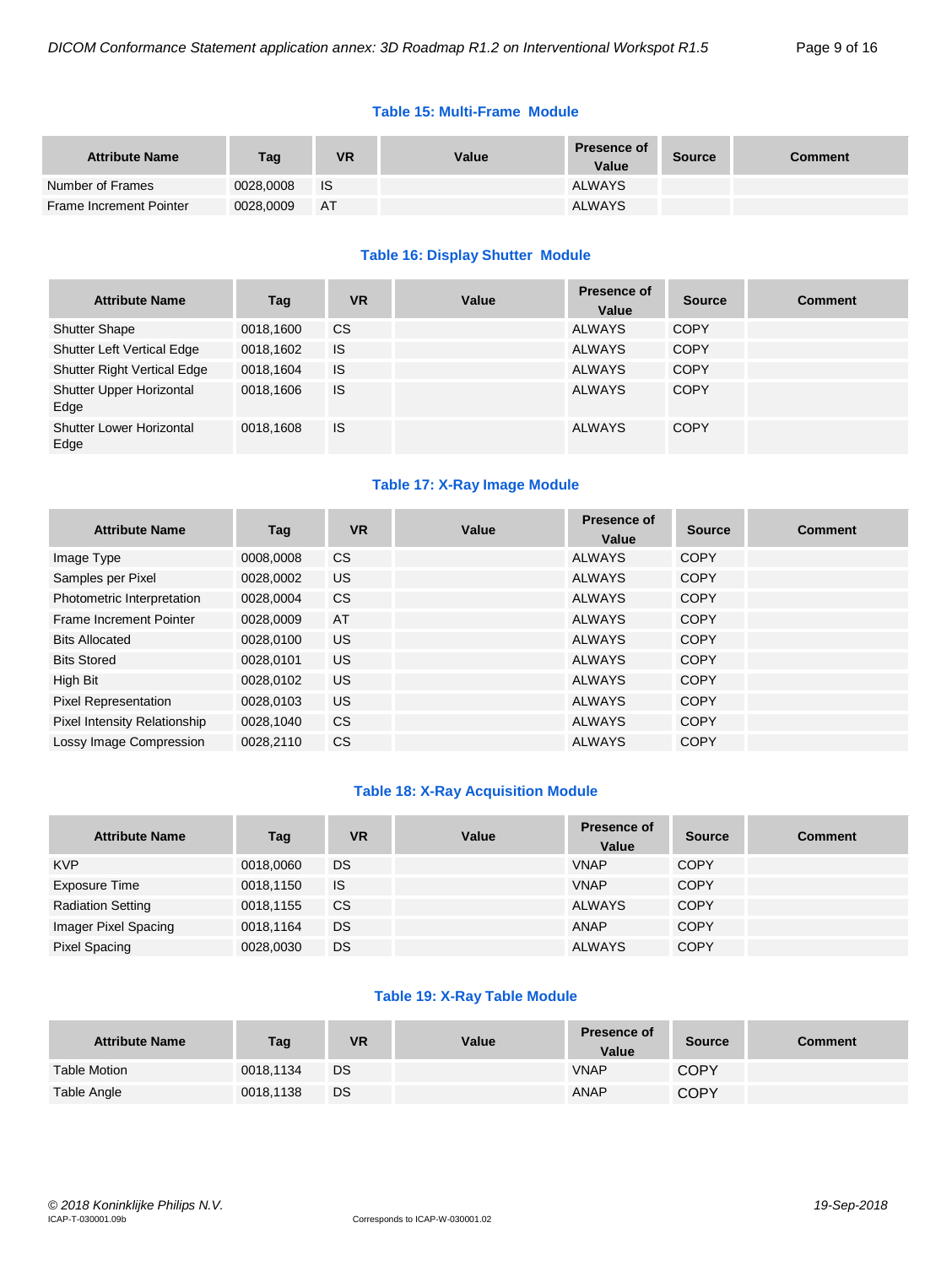#### **Table 20: XA Positioner Module**

| <b>Attribute Name</b>                        | Tag       | <b>VR</b> | Value | Presence of<br>Value | <b>Source</b> | <b>Comment</b> |
|----------------------------------------------|-----------|-----------|-------|----------------------|---------------|----------------|
| Distance Source to Patient                   | 0018.1111 | <b>DS</b> |       | ANAP                 | COPY          |                |
| Distance Source to Patient                   | 0018,1111 | <b>DS</b> |       | ANAP                 | <b>COPY</b>   |                |
| <b>Positioner Motion</b>                     | 0018,1500 | <b>CS</b> |       | <b>VNAP</b>          | COPY          |                |
| <b>Positioner Primary Angle</b>              | 0018,1510 | <b>DS</b> |       | <b>VNAP</b>          | <b>COPY</b>   |                |
| <b>Positioner Secondary Angle</b>            | 0018,1511 | <b>DS</b> |       | <b>VNAP</b>          | COPY          |                |
| <b>Positioner Primary Angle</b><br>Increment | 0018.1520 | <b>DS</b> |       | <b>VNAP</b>          | <b>COPY</b>   |                |
| Positioner Secondary Angle<br>Increment      | 0018,1521 | <b>DS</b> |       | <b>VNAP</b>          | <b>COPY</b>   |                |

#### **Table 21: DX Detector Module**

| <b>Attribute Name</b> | Tag       | <b>VR</b> | Value | <b>Presence of</b><br>Value | <b>Source</b> | <b>Comment</b> |
|-----------------------|-----------|-----------|-------|-----------------------------|---------------|----------------|
| Imager Pixel Spacing  | 0018.1164 | <b>DS</b> |       | <b>ALWAYS</b>               | <b>COPY</b>   |                |
| Pixel Spacing         | 0028,0030 | DS        |       | <b>ALWAYS</b>               | <b>COPY</b>   |                |

#### **Table 22: VOI LUT Module**

| <b>Attribute Name</b> | Tag       | <b>VR</b> | Value | <b>Presence of</b><br>Value | <b>Source</b> | <b>Comment</b> |
|-----------------------|-----------|-----------|-------|-----------------------------|---------------|----------------|
| <b>Window Center</b>  | 0028.1050 | DS.       |       | <b>ALWAYS</b>               | <b>COPY</b>   |                |
| Window Width          | 0028,1051 | DS        |       | <b>ALWAYS</b>               | <b>COPY</b>   |                |

# **Table 23: SOP Common Module**

| <b>Attribute Name</b>  | Tag       | VR        | Value                        | Presence of<br>Value | <b>Source</b> | <b>Comment</b> |
|------------------------|-----------|-----------|------------------------------|----------------------|---------------|----------------|
| Instance Creation Date | 0008.0012 | DA        |                              | ANAP                 | <b>COPY</b>   |                |
| Instance Creation Time | 0008.0013 | <b>TM</b> |                              | <b>ANAP</b>          | <b>COPY</b>   |                |
| SOP Class UID          | 0008.0016 | UI        | 1.2.840.10008.5.1.4.1.1.12.1 | ALWAYS               | <b>COPY</b>   |                |
| SOP Instance UID       | 0008.0018 | UI        |                              | <b>ALWAYS</b>        | <b>AUTO</b>   |                |
| Instance Number        | 0020.0013 | <b>IS</b> |                              | <b>ANAP</b>          | <b>COPY</b>   |                |

# <span id="page-9-0"></span>**2.1.2.3. Raw data Storage SOP class**

#### **Table 24: IOD of Created Raw Data Storage SOP Class Instances**

| <b>Information Entity</b> | <b>Module</b>                     | <b>Presence Of Module</b> |
|---------------------------|-----------------------------------|---------------------------|
| Patient                   | <b>Patient Module</b>             | <b>ALWAYS</b>             |
| Study                     | <b>General Study Module</b>       | <b>ALWAYS</b>             |
| <b>Series</b>             | <b>General Series Module</b>      | <b>ALWAYS</b>             |
| Frame of Reference        | Frame of Reference                | <b>OPTIONAL</b>           |
| Equipment                 | <b>General Equipment Module</b>   | <b>ALWAYS</b>             |
| Image                     | <b>Acquisition Context Module</b> | <b>ALWAYS</b>             |
|                           | Raw Data Module                   | <b>ALWAYS</b>             |
|                           | SOP Common Module                 | <b>ALWAYS</b>             |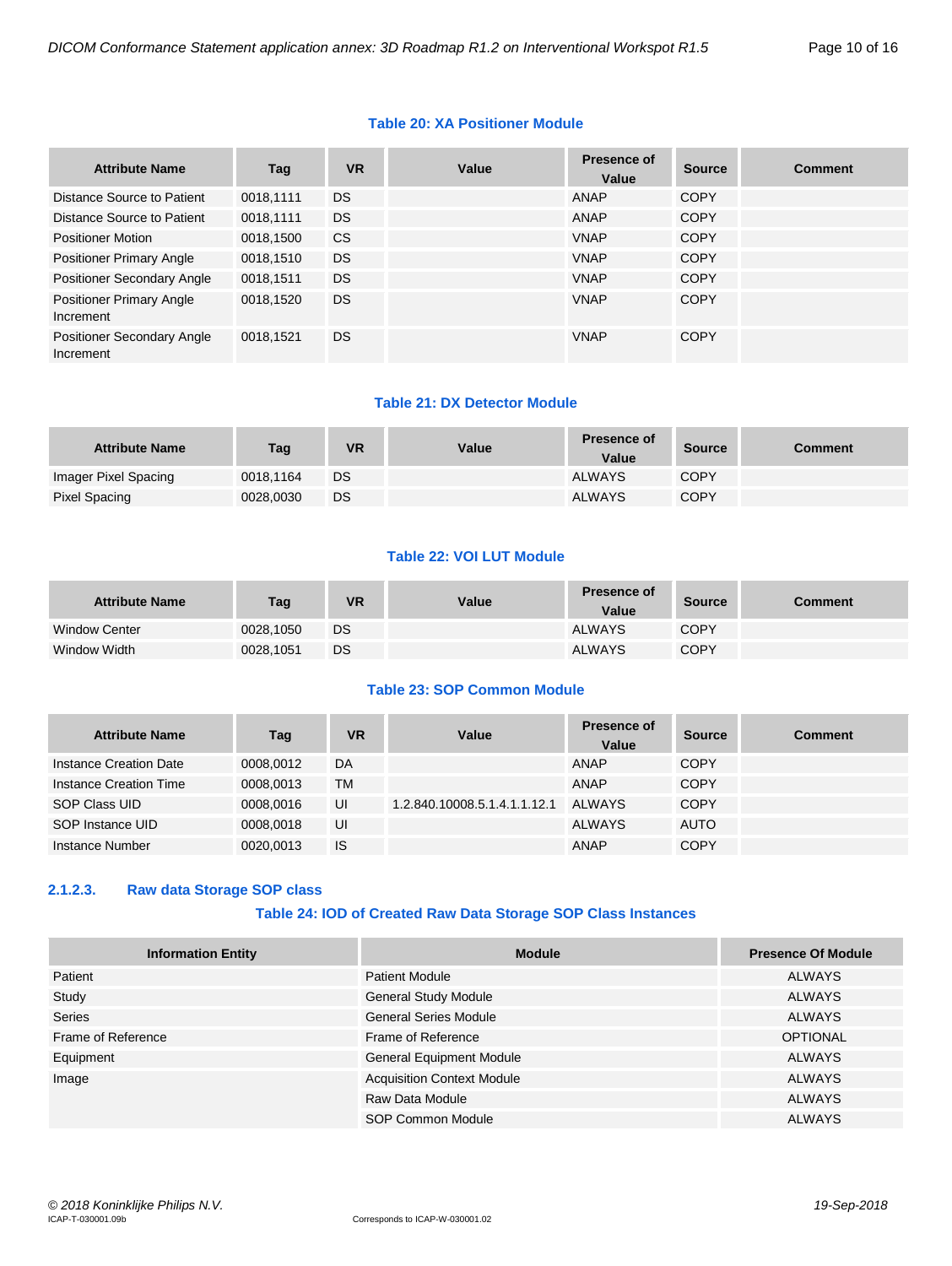#### **Table 25 : Patient Module**

| <b>Attribute Name</b> | Tag       | <b>VR</b> | Value | <b>Presence</b><br>of Value | <b>Source</b> | <b>Comment</b>          |
|-----------------------|-----------|-----------|-------|-----------------------------|---------------|-------------------------|
| Patient's Name        | 0010.0010 | PN        |       | ALWAYS                      | <b>AUTO</b>   |                         |
| Patient ID            | 0010.0020 | LO        |       | ALWAYS                      | <b>COPY</b>   | copied from source data |
| Patient's Birth Date  | 0010.0030 | DA        |       | <b>VNAP</b>                 | <b>COPY</b>   | copied from source data |
| Patient's Sex         | 0010.0040 | СS        |       | <b>ALWAYS</b>               | <b>COPY</b>   | copied from source data |

#### **Table 26 : General Study Module**

| <b>Attribute Name</b>         | Tag       | <b>VR</b> | Value | <b>Presence</b><br>of Value | <b>Source</b>        | <b>Comment</b>          |
|-------------------------------|-----------|-----------|-------|-----------------------------|----------------------|-------------------------|
| <b>Study Date</b>             | 0008,0020 | DA        |       | <b>ALWAYS</b>               | <b>COPY</b>          | copied from source data |
| <b>Study Time</b>             | 0008,0030 | TM        |       | <b>ALWAYS</b>               | <b>COPY</b>          | copied from source data |
| Referring Physician's<br>Name | 0008.0090 | <b>PN</b> |       | <b>VNAP</b>                 | <b>COPY</b>          | copied from source data |
| Study Instance UID            | 0020.000D | UI        |       | <b>ALWAYS</b>               | <b>COPY</b>          | copied from source data |
| Study ID                      | 0020.0010 | <b>SH</b> |       | <b>ALWAYS</b>               | <b>COPY</b>          | copied from source data |
| <b>Accession Number</b>       | 0008,0050 | <b>SH</b> |       | <b>EMPTY</b>                | COPY.<br><b>USER</b> | copied from source data |

#### **Table 27 : General Series Module**

| <b>Attribute Name</b>                         | <b>Tag</b> | <b>VR</b>      | Value | <b>Presence of</b><br>Value | <b>Source</b> | <b>Comment</b>          |
|-----------------------------------------------|------------|----------------|-------|-----------------------------|---------------|-------------------------|
| Series Date                                   | 0008,0021  | DA             |       | <b>ANAP</b>                 | <b>COPY</b>   | copied from source data |
| Series Time                                   | 0008,0031  | <b>TM</b>      |       | <b>ANAP</b>                 | <b>COPY</b>   | copied from source data |
| Modality                                      | 0008,0060  | C <sub>S</sub> |       | <b>ALWAYS</b>               | <b>COPY</b>   | copied from source data |
| Series Description                            | 0008,103E  | LO             |       | <b>ANAP</b>                 |               |                         |
| Performing Physicians' name                   | 0008,1050  | <b>PN</b>      |       | <b>ANAP</b>                 |               |                         |
| <b>Related Series Sequence</b>                | 0008,1250  | SQ             |       | <b>ANAP</b>                 |               |                         |
| >Study Instance UID                           | 0020,000D  | UI             |       | <b>ALWAYS</b>               |               |                         |
| >Series Instance UID                          | 0020,000E  | UI             |       | <b>ALWAYS</b>               | <b>COPY</b>   | copied from source data |
| >Purpose of Reference Code<br>Sequence        | 0040,A170  | SQ             |       | <b>VNAP</b>                 |               |                         |
| Series Instance UID                           | 0020,000E  | UI             |       | <b>ALWAYS</b>               |               |                         |
| Series Number                                 | 0020,0011  | <b>IS</b>      |       | <b>VNAP</b>                 | <b>COPY</b>   | copied from source data |
| Laterality                                    | 0020,0060  | <b>CS</b>      |       | <b>ANAP</b>                 |               |                         |
| Performed Procedure Step<br><b>Start Date</b> | 0040,0244  | DA             |       | <b>ANAP</b>                 |               |                         |
| Performed Procedure Step<br><b>Start Time</b> | 0040,0245  | TM             |       | <b>ANAP</b>                 |               |                         |
| Performed Procedure Step<br>ID                | 0040,0253  | <b>SH</b>      |       | <b>ANAP</b>                 |               |                         |

#### **Table 28: Frame of Reference Module**

| <b>Attribute Name</b>        | Tag       | VR | Value | <b>Presence of</b><br>Value | <b>Source</b> | Comment                 |
|------------------------------|-----------|----|-------|-----------------------------|---------------|-------------------------|
| Frame of Reference UID       | 0020.0052 | UI |       | <b>ALWAYS</b>               | <b>COPY</b>   | copied from source data |
| Position Reference Indicator | 0020.1040 | LO |       | <b>VNAP</b>                 | <b>COPY</b>   | copied from source data |

# **Table 29: General Equipment Module**

| <b>Attribute Name</b> | Tag | <b>VR</b> | Value | resence<br><b>f</b> Value | <b>Source</b> | `omment |
|-----------------------|-----|-----------|-------|---------------------------|---------------|---------|
|-----------------------|-----|-----------|-------|---------------------------|---------------|---------|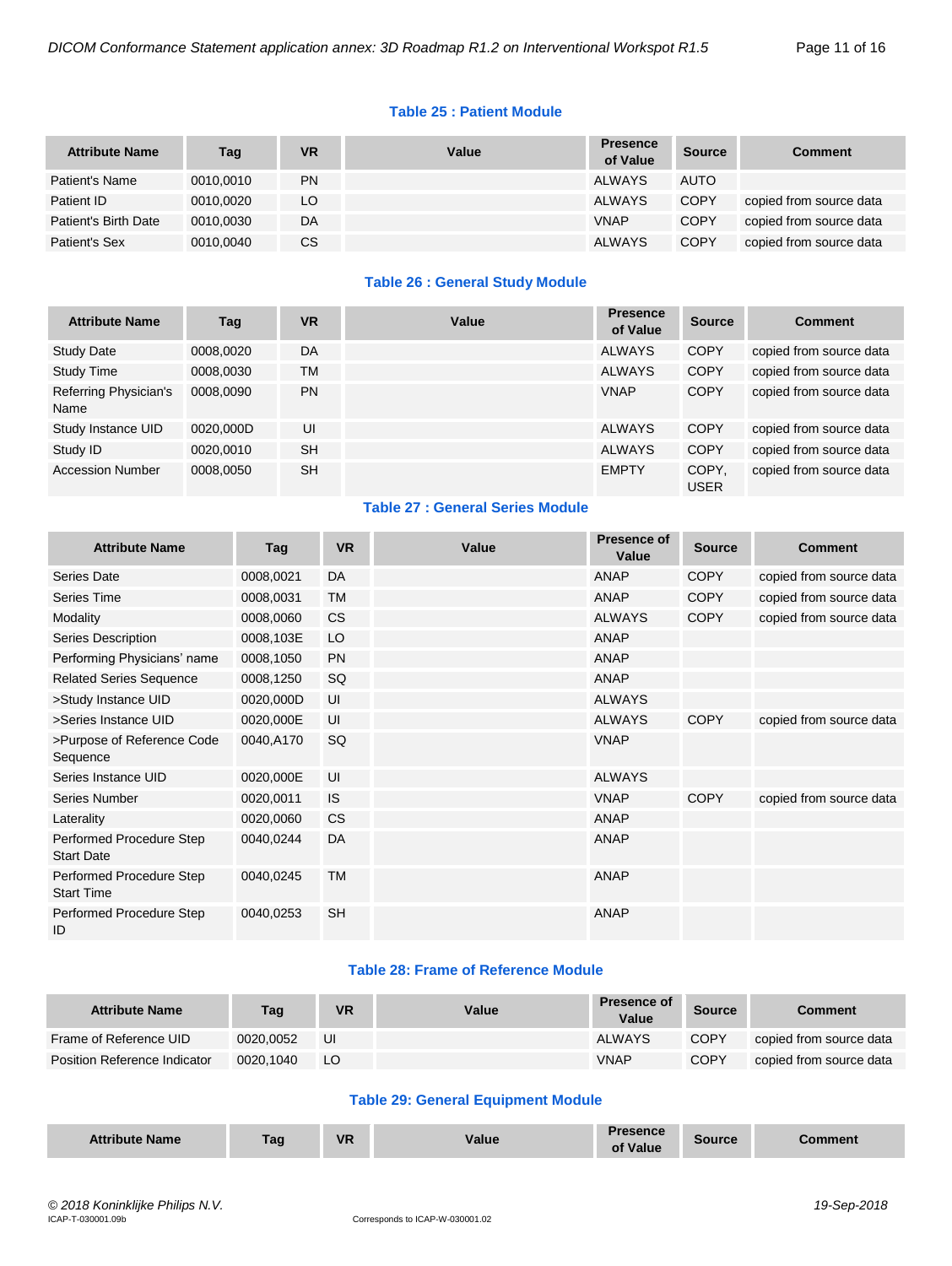| Manufacturer              | 0008.0070 | LO. | <b>Philips</b>          | <b>VNAP</b> | <b>FIXED</b> |                                                                                 |
|---------------------------|-----------|-----|-------------------------|-------------|--------------|---------------------------------------------------------------------------------|
| <b>Institution Name</b>   | 0008.0080 | LO  |                         | ANAP        | <b>USER</b>  |                                                                                 |
| Manufacturer's Model Name | 0008.1090 | LO. | Interventional Workspot | <b>ANAP</b> | <b>FIXED</b> |                                                                                 |
| Device Serial Number      | 0018.1000 | LO  |                         | <b>ANAP</b> | <b>COPY</b>  | copied from source data                                                         |
| Software Versions         | 0018.1020 | LO  | 1.5.x                   | <b>ANAP</b> | <b>COPY</b>  | copied from source data<br>where "x" is the detailed<br>application SW version. |

# **Table 30: Acquisition Context Module**

| <b>Attribute Name</b>                  | Taq | <b>VR</b> | Value | <b>Presence</b><br>of Value | Source | Comment                 |
|----------------------------------------|-----|-----------|-------|-----------------------------|--------|-------------------------|
| Acquisition Context Sequence 0040.0555 |     | SQ        |       | <b>VNAP</b>                 | COPY   | copied from source data |

# **Table 31: Raw Data Module**

| <b>Attribute Name</b> | Tag       | <b>VR</b> | Value | <b>Presence</b><br>of Value | <b>Source</b> | <b>Comment</b>          |
|-----------------------|-----------|-----------|-------|-----------------------------|---------------|-------------------------|
| Content Date          | 0008,0023 | DA        |       | <b>ALWAYS</b>               | <b>COPY</b>   | copied from source data |
| Content Time          | 0008,0033 | <b>TM</b> |       | <b>ALWAYS</b>               | <b>COPY</b>   | copied from source data |
| Creator Version UID   | 0008.9123 | UI        |       | <b>ALWAYS</b>               | <b>COPY</b>   | copied from source data |
| Instance Number       | 0020.0013 | <b>IS</b> |       | <b>ANAP</b>                 | <b>COPY</b>   | copied from source data |

# **Table 32: SOP Common Module**

| <b>Attribute Name</b>                 | Tag       | VR        | Value                      | <b>Presence</b><br>of Value | <b>Source</b> | <b>Comment</b>          |
|---------------------------------------|-----------|-----------|----------------------------|-----------------------------|---------------|-------------------------|
| SOP Class UID                         | 0008.0016 | UI        | 1.2.840.10008.5.1.4.1.1.66 | <b>ALWAYS</b>               | <b>COPY</b>   | copied from source data |
| SOP Instance UID                      | 0008,0018 | UI        |                            | <b>ALWAYS</b>               | <b>COPY</b>   | copied from source data |
| Original Specialized SOP<br>Class UID | 0008.001B | UI        |                            | <b>VNAP</b>                 | <b>COPY</b>   | copied from source data |
| Instance Creation Date                | 0008,0012 | DA        |                            | <b>VNAP</b>                 | <b>COPY</b>   | copied from source data |
| Instance Creation Time                | 0008,0013 | <b>TM</b> |                            | <b>VNAP</b>                 | <b>COPY</b>   | copied from source data |
| Instance Number                       | 0020.0013 | <b>IS</b> |                            | <b>VNAP</b>                 |               |                         |

# <span id="page-11-0"></span>**2.1.2.4. Secondary Capture Image Storage SOP class**

#### **Table 33: IOD of Created Secondary Capture Image Storage SOP Class Instances**

| <b>Information Entity</b> | <b>Module</b>                   | <b>Presence Of Module</b> |
|---------------------------|---------------------------------|---------------------------|
| Patient                   | <b>Patient Module</b>           | <b>ALWAYS</b>             |
| Study                     | <b>General Study Module</b>     | <b>ALWAYS</b>             |
| Series                    | <b>General Series Module</b>    | <b>ALWAYS</b>             |
| Equipment                 | <b>General Equipment Module</b> | <b>CONDITIONAL</b>        |
|                           | <b>SC Equipment Module</b>      | <b>ALWAYS</b>             |
| Image                     | General Image Module            | <b>ALWAYS</b>             |
|                           | Image Pixel Module              | <b>ALWAYS</b>             |
|                           | SOP Common Module               | <b>ALWAYS</b>             |
|                           |                                 |                           |

# **Table 34: Patient Module**

| <b>Attribute Name</b> | Tag       | <b>VR</b> | Value | <b>Presence of</b><br>Value | <b>Source</b> | <b>Comment</b>          |
|-----------------------|-----------|-----------|-------|-----------------------------|---------------|-------------------------|
| Patient's Name        | 0010.0010 | <b>PN</b> |       | <b>ALWAYS</b>               | <b>COPY</b>   | copied from source data |
| Patient ID            | 0010.0020 | LO        |       | <b>ALWAYS</b>               | <b>COPY</b>   | copied from source data |
| Patient's Birth Date  | 0010,0030 | DA        |       | <b>ALWAYS</b>               | <b>COPY</b>   | copied from source data |
| Patient's Sex         | 0010,0040 | CS.       |       | <b>ALWAYS</b>               | <b>COPY</b>   | copied from source data |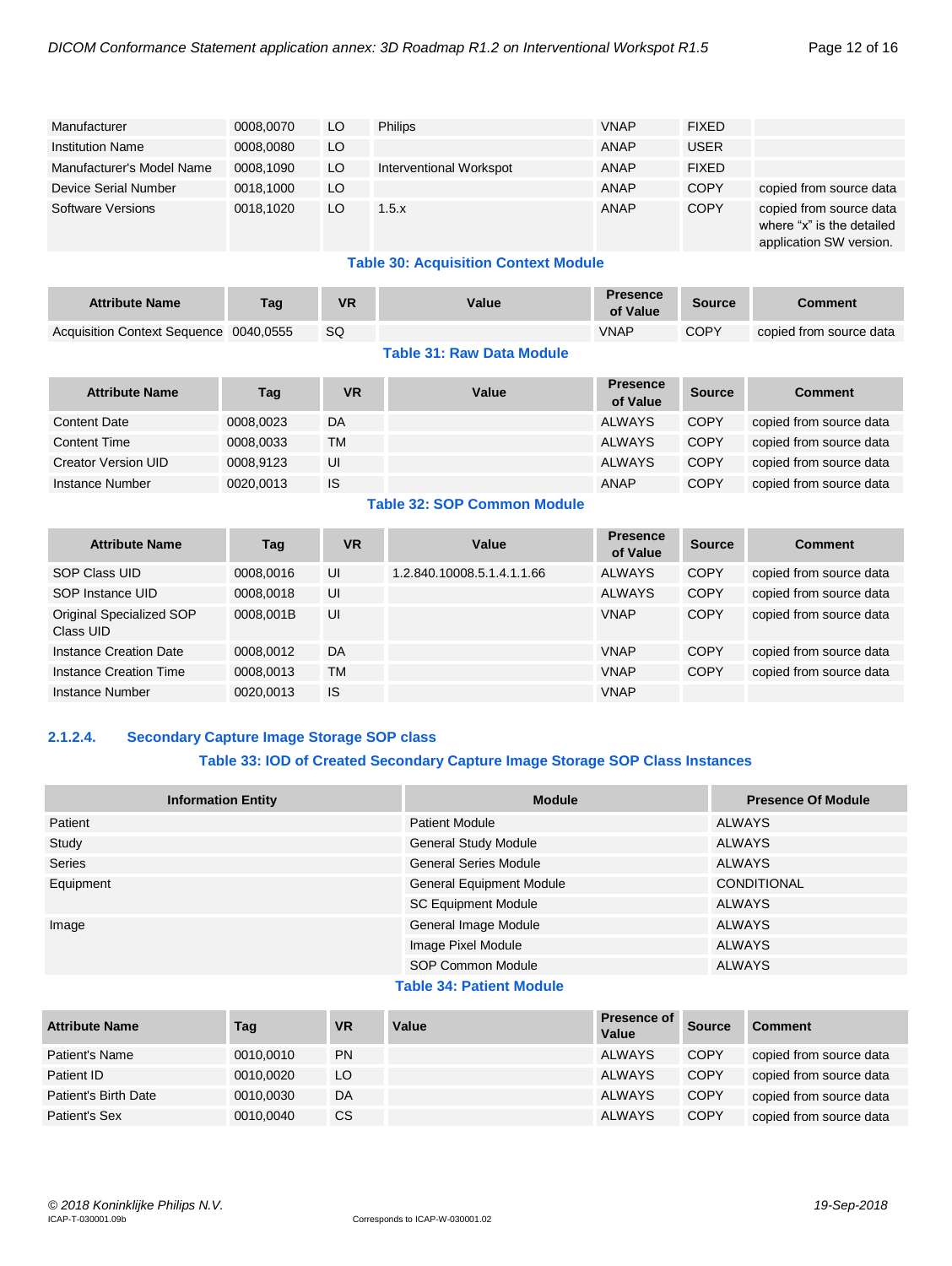#### **Table 35: General Study Module**

| <b>Attribute Name</b>      | Tag       | <b>VR</b> | Value | <b>Presence of</b><br>Value | <b>Source</b> | <b>Comment</b>          |
|----------------------------|-----------|-----------|-------|-----------------------------|---------------|-------------------------|
| <b>Study Date</b>          | 0008.0020 | DA        |       | <b>ALWAYS</b>               | <b>COPY</b>   | copied from source data |
| <b>Study Time</b>          | 0008,0030 | <b>TM</b> |       | <b>ALWAYS</b>               | <b>COPY</b>   | copied from source data |
| <b>Accession Number</b>    | 0008.0050 | <b>SH</b> |       | <b>VNAP</b>                 | <b>COPY</b>   | copied from source data |
| Referring Physician's Name | 0008.0090 | <b>PN</b> |       | <b>VNAP</b>                 | <b>COPY</b>   | copied from source data |
| Study Instance UID         | 0020.000D | UI        |       | <b>ALWAYS</b>               | <b>COPY</b>   | copied from source data |
| Study ID                   | 0020.0010 | <b>SH</b> |       | <b>ALWAYS</b>               | <b>COPY</b>   | copied from source data |

# **Table 36: General Series Module**

| <b>Attribute Name</b>                  | Tag       | <b>VR</b> | Value | Presence of<br>Value | <b>Source</b> | <b>Comment</b>          |
|----------------------------------------|-----------|-----------|-------|----------------------|---------------|-------------------------|
| Series Date                            | 0008.0021 | DA        |       | <b>ALWAYS</b>        | <b>COPY</b>   | copied from source data |
| Series Time                            | 0008.0031 | TM        |       | <b>ALWAYS</b>        | <b>COPY</b>   | copied from source data |
| Modality                               | 0008,0060 | <b>CS</b> |       | <b>ALWAYS</b>        | <b>COPY</b>   | copied from source data |
| Series Instance UID                    | 0020.000E | UI        |       | <b>ALWAYS</b>        | <b>COPY</b>   | copied from source data |
| Series Number                          | 0020.0011 | <b>IS</b> |       | <b>VNAP</b>          | <b>COPY</b>   | copied from source data |
| <b>Related Series Sequence</b>         | 0008.1250 | SQ.       |       | <b>VNAP</b>          | AUTO          |                         |
| >Study Instance UID                    | 0020.000D | UI        |       | <b>ALWAYS</b>        | <b>AUTO</b>   |                         |
| >Series Instance UID                   | 0020.000E | UI        |       | <b>ALWAYS</b>        | <b>AUTO</b>   |                         |
| >Purpose of Reference Code<br>Sequence | 0040.A170 | SQ.       |       | <b>EMPTY</b>         | <b>AUTO</b>   |                         |

# **Table 37: General Equipment Module**

| <b>Attribute Name</b>     | Tag       | <b>VR</b> | Value                   | <b>Presence</b><br>of Value | <b>Source</b> | <b>Comment</b>                                       |
|---------------------------|-----------|-----------|-------------------------|-----------------------------|---------------|------------------------------------------------------|
| Manufacturer              | 0008,0070 | LO        | <b>Philips</b>          | <b>ALWAYS</b>               | <b>FIXED</b>  |                                                      |
| <b>Institution Name</b>   | 0008.0080 | LO        |                         | <b>VNAP</b>                 | <b>COPY</b>   | copied from source data                              |
| Manufacturer's Model Name | 0008.1090 | LO        | Interventional Workspot | <b>ALWAYS</b>               | <b>CONFIG</b> |                                                      |
| Device Serial Number      | 0018.1000 |           |                         | ANAP                        |               |                                                      |
| Software Versions         | 0018,1020 | LO        | 1.5.x                   | <b>ALWAYS</b>               | <b>CONFIG</b> | where "x" is the detailed<br>application SW version. |

# **Table 38 : SC Equipment Module**

| <b>Attribute Name</b> | Tag       | VR        | Value      | <b>Presence</b><br>of Value | <b>Source</b> | <b>Comment</b> |
|-----------------------|-----------|-----------|------------|-----------------------------|---------------|----------------|
| Modality              | 0008.0060 | <b>CS</b> |            | <b>ANAP</b>                 | <b>COPY</b>   |                |
| Conversion Type       | 0008.0064 | СS        | <b>WSD</b> | <b>ALWAYS</b>               | <b>COPY</b>   |                |

#### **Table 39: General Image Module**

| <b>Attribute Name</b>      | Tag       | VR        | Value | <b>Presence</b><br>of Value | <b>Source</b> | <b>Comment</b> |
|----------------------------|-----------|-----------|-------|-----------------------------|---------------|----------------|
| Instance Number            | 0020.0013 | <b>IS</b> |       | ALWAYS                      | <b>AUTO</b>   |                |
| <b>Patient Orientation</b> | 0020,0020 | <b>CS</b> |       | <b>VNAP</b>                 | <b>AUTO</b>   |                |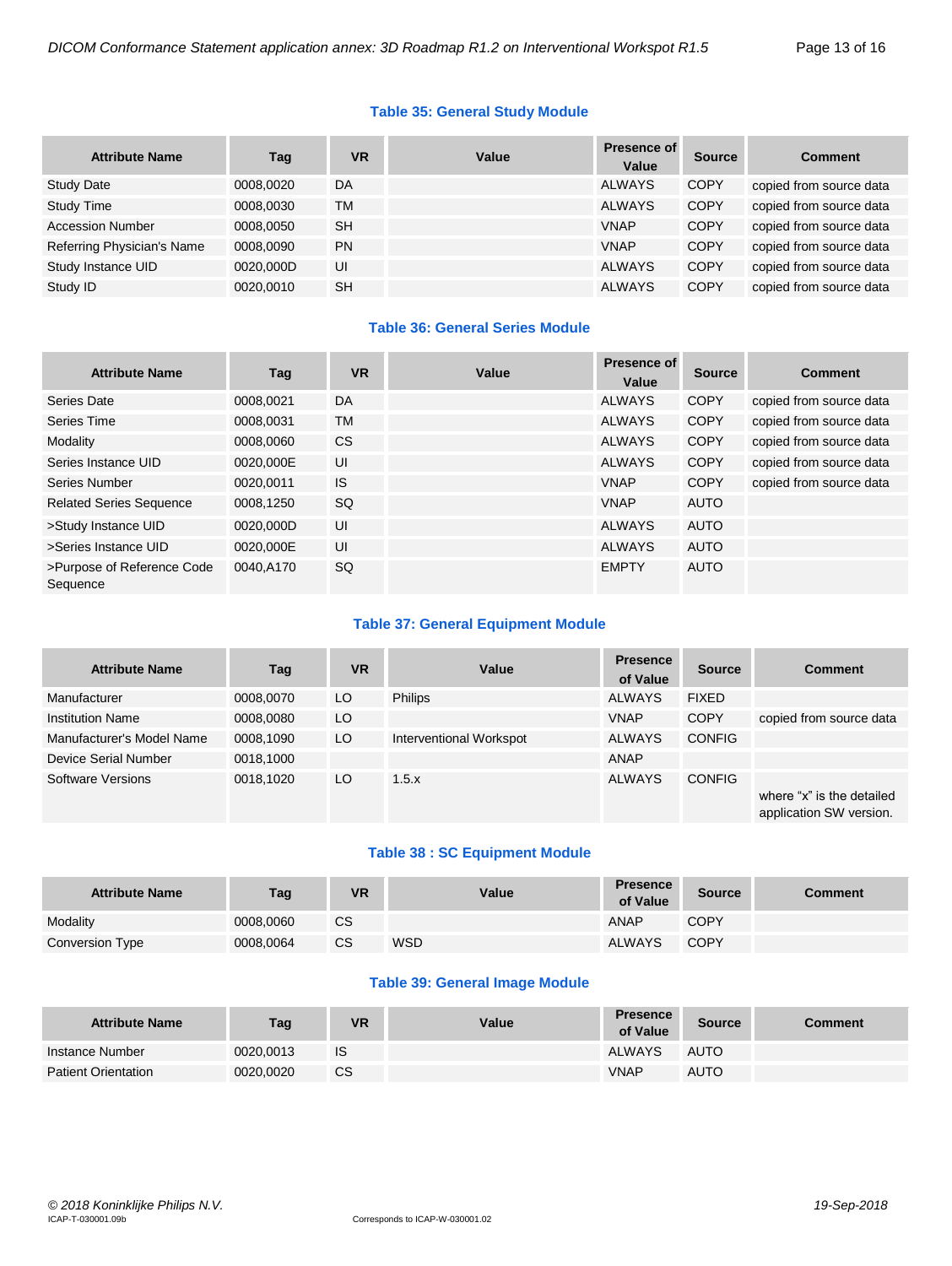#### **Table 40: Image Pixel Module**

| <b>Attribute Name</b>       | Tag       | <b>VR</b> | Value          | <b>Presence</b><br>of Value | <b>Source</b> | <b>Comment</b>          |
|-----------------------------|-----------|-----------|----------------|-----------------------------|---------------|-------------------------|
| Samples per Pixel           | 0028.0002 | US        |                | <b>ALWAYS</b>               | <b>FIXED</b>  |                         |
| Photometric Interpretation  | 0028,0004 | <b>CS</b> |                | <b>ALWAYS</b>               | <b>FIXED</b>  |                         |
| <b>Planar Configuration</b> | 0028,0006 | <b>US</b> |                | <b>ALWAYS</b>               | <b>FIXED</b>  |                         |
| Rows                        | 0028,0010 | <b>US</b> |                | <b>ALWAYS</b>               | <b>COPY</b>   | copied from source data |
| Columns                     | 0028.0011 | <b>US</b> |                | <b>ALWAYS</b>               | <b>COPY</b>   | copied from source data |
| <b>Bits Allocated</b>       | 0028.0100 | <b>US</b> | 8              | <b>ALWAYS</b>               | <b>FIXED</b>  |                         |
| <b>Bits Stored</b>          | 0028.0101 | <b>US</b> | 8              | <b>ALWAYS</b>               | <b>FIXED</b>  |                         |
| High Bit                    | 0028.0102 | <b>US</b> | $\overline{7}$ | <b>ALWAYS</b>               | <b>FIXED</b>  |                         |
| <b>Pixel Representation</b> | 0028.0103 | <b>US</b> | 0000           | <b>ALWAYS</b>               | <b>COPY</b>   | copied from source data |
| Pixel Data                  | 7FE0,0010 | OW/OB     |                | <b>ALWAYS</b>               | <b>COPY</b>   | copied from source data |

#### **Table 41: SOP Common Module**

| <b>Attribute Name</b>  | Tag       | <b>VR</b> | Value                     | <b>Presence</b><br>of Value | <b>Source</b> | <b>Comment</b>          |
|------------------------|-----------|-----------|---------------------------|-----------------------------|---------------|-------------------------|
| SOP Class UID          | 0008.0016 | UI        | 1.2.840.10008.5.1.4.1.1.7 | ALWAYS                      | <b>FIXED</b>  |                         |
| SOP Instance UID       | 0008.0018 | UI        |                           | ALWAYS                      | <b>COPY</b>   | copied from source data |
| Instance Creation Date | 0008.0012 | DA        |                           | ANAP                        | <b>COPY</b>   | copied from source data |
| Instance Creation Time | 0008.0013 | <b>TM</b> |                           | ANAP                        | <b>COPY</b>   | copied from source data |
| Instance Number        | 0020.0013 | IS        |                           | ANAP                        | <b>COPY</b>   | copied from source data |

# <span id="page-13-0"></span>**2.1.2.5. Multi-frame True color Secondary Capture Image Storage SOP class Table 42: IOD of Created Multiframe True Color Secondary Capture Image Storage SOP Class Instances**

| <b>Information Entity</b> | <b>Module</b>                        | <b>Presence Of Module</b> |
|---------------------------|--------------------------------------|---------------------------|
| Patient                   | <b>Patient Module</b>                | ALWAYS                    |
| Study                     | <b>General Study Module</b>          | <b>ALWAYS</b>             |
| Series                    | <b>General Series Module</b>         | <b>ALWAYS</b>             |
| Equipment                 | <b>General Equipment Module</b>      | <b>CONDITIONAL</b>        |
|                           | <b>SC Equipment Module</b>           | <b>ALWAYS</b>             |
| Image                     | General Image Module                 | <b>ALWAYS</b>             |
|                           | Image Pixel Module                   | <b>ALWAYS</b>             |
|                           | Cine Module                          | <b>CONDITIONAL</b>        |
|                           | Multi-Frame Module                   | <b>ALWAYS</b>             |
|                           | Multi-Frame Functional Groups Module | <b>OPTIONAL</b>           |
|                           | SC Multi-frame Image Module          | <b>ALWAYS</b>             |
|                           | <b>SOP Common Module</b>             | <b>ALWAYS</b>             |

#### **Table 43: Patient Module**

| <b>Attribute Name</b> | Tag          | <b>VR</b> | Value | <b>Presence</b><br>of Value | <b>Source</b> | <b>Comment</b>          |
|-----------------------|--------------|-----------|-------|-----------------------------|---------------|-------------------------|
| Patient's Name        | 0010,0010 PN |           |       | <b>VNAP</b>                 | <b>COPY</b>   | copied from source data |
| Patient ID            | 0010,0020 LO |           |       | <b>VNAP</b>                 | <b>COPY</b>   | copied from source data |
| Patient's Birth Date  | 0010,0030 DA |           |       | <b>VNAP</b>                 | <b>COPY</b>   | copied from source data |
| Patient's Sex         | 0010,0040 CS |           |       | <b>VNAP</b>                 | <b>COPY</b>   | copied from source data |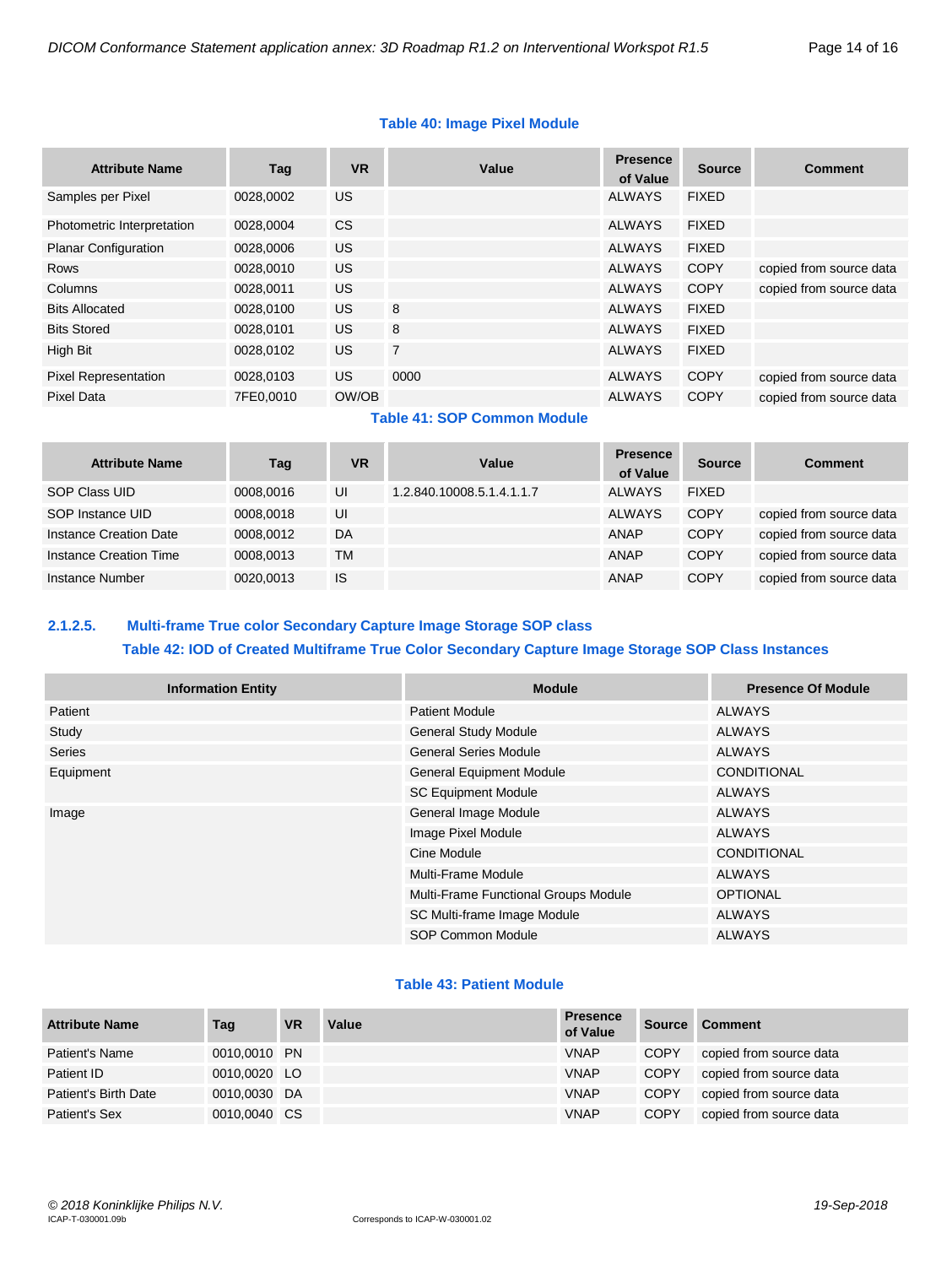#### **Table 44: General Study Module**

| <b>Attribute Name</b>                   | Tag          | <b>VR</b> | Value | <b>Presence</b><br>of Value | <b>Source</b> | <b>Comment</b>          |
|-----------------------------------------|--------------|-----------|-------|-----------------------------|---------------|-------------------------|
| <b>Study Date</b>                       | 0008,0020 DA |           |       | <b>VNAP</b>                 | <b>COPY</b>   | copied from source data |
| <b>Study Time</b>                       | 0008,0030 TM |           |       | <b>VNAP</b>                 | <b>COPY</b>   | copied from source data |
| <b>Accession Number</b>                 | 0008,0050 SH |           |       | <b>VNAP</b>                 | <b>COPY</b>   | copied from source data |
| Referring Physician's Name 0008,0090 PN |              |           |       | <b>VNAP</b>                 | <b>COPY</b>   | copied from source data |
| Study Instance UID                      | 0020,000D UI |           |       | <b>ALWAYS</b>               | <b>COPY</b>   | copied from source data |
| Study ID                                | 0020,0010 SH |           |       | <b>VNAP</b>                 | COPY          | copied from source data |

# **Table 45: General Series Module**

| <b>Attribute Name</b>                  | Tag       | <b>VR</b>     | Value | <b>Presence</b><br>of Value | <b>Source</b> | <b>Comment</b>          |
|----------------------------------------|-----------|---------------|-------|-----------------------------|---------------|-------------------------|
| Series Date                            | 0008.0021 | DA            |       | ANAP                        | <b>COPY</b>   | copied from source data |
| Series Time                            | 0008,0031 | <b>TM</b>     |       | ANAP                        | <b>COPY</b>   | copied from source data |
| Modality                               | 0008,0060 | <sub>CS</sub> |       | <b>ALWAYS</b>               | <b>COPY</b>   | copied from source data |
| Series Instance UID                    | 0020,000E | UI            |       | <b>ALWAYS</b>               | <b>COPY</b>   | copied from source data |
| Series Number                          | 0020.0011 | <b>IS</b>     |       | ANAP                        | <b>COPY</b>   | copied from source data |
| <b>Related Series Sequence</b>         | 0008.1250 | SQ.           |       | ANAP                        | AUTO          |                         |
| >Study Instance UID                    | 0020.000D | UI            |       | <b>ALWAYS</b>               | <b>AUTO</b>   |                         |
| >Series Instance UID                   | 0020.000E | UI            |       | <b>ALWAYS</b>               | <b>AUTO</b>   |                         |
| >Purpose of Reference<br>Code Sequence | 0040.A170 | SQ.           |       | <b>VNAP</b>                 | AUTO          |                         |

# **Table 46: General Equipment Module**

| <b>Attribute Name</b>        | Tag       | <b>VR</b> | Value                   | <b>Presence</b><br>of Value | <b>Source</b> | <b>Comment</b>                                       |
|------------------------------|-----------|-----------|-------------------------|-----------------------------|---------------|------------------------------------------------------|
| Manufacturer                 | 0008,0070 | LO        | <b>Philips</b>          | <b>ALWAYS</b>               | <b>FIXED</b>  |                                                      |
| <b>Institution Name</b>      | 0008,0080 | LO        |                         | <b>VNAP</b>                 | <b>COPY</b>   | copied from source data                              |
| Manufacturer's Model<br>Name | 0008,1090 | LO        | Interventional Workspot | <b>ALWAYS</b>               | <b>CONFIG</b> |                                                      |
| Device Serial Number         | 0018,1000 |           |                         | ANAP                        | <b>AUTO</b>   |                                                      |
| Software Versions            | 0018,1020 | LO        | 1.5.x                   | <b>ALWAYS</b>               | <b>CONFIG</b> | Where "x" is the detailed<br>application SW version. |

# **Table 47 : SC Equipment Module**

| <b>Attribute Name</b> | Tag       | <b>VR</b> | Value      | <b>Presence</b><br>of Value | <b>Source</b> | Comment |
|-----------------------|-----------|-----------|------------|-----------------------------|---------------|---------|
| Modality              | 0008.0060 | <b>CS</b> | XA         | ANAP                        | <b>FIXED</b>  |         |
| Conversion Type       | 0008.0064 | <b>CS</b> | <b>WSD</b> | <b>ALWAYS</b>               | <b>FIXED</b>  |         |

#### **Table 48: General Image Module**

| <b>Attribute Name</b>      | Tag       | VR        | Value | <b>Presence</b><br>of Value | <b>Source</b> | Comment |
|----------------------------|-----------|-----------|-------|-----------------------------|---------------|---------|
| Instance Number            | 0020.0013 | - IS      |       | <b>VNAP</b>                 | <b>AUTO</b>   |         |
| <b>Patient Orientation</b> | 0020.0020 | <b>CS</b> |       | <b>VNAP</b>                 | <b>FIXED</b>  |         |
| Burned in Annotation       | 0028,0301 | <b>CS</b> |       | <b>ANAP</b>                 | <b>AUTO</b>   |         |